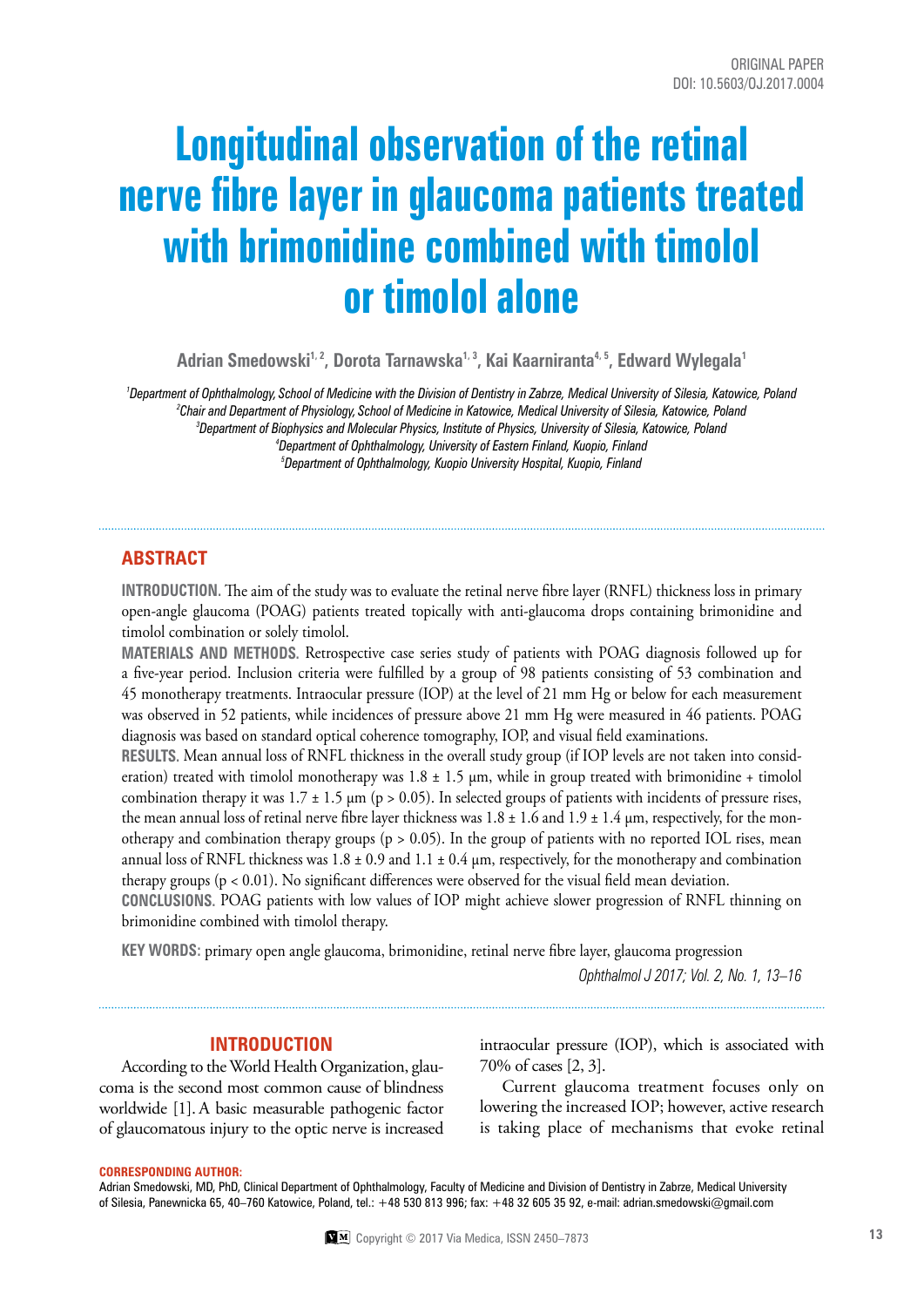ganglion cell (RGC) damage aiming to find a new neuroprotective target to prevent blindness [4]. Brimonidine,  $\alpha_2$ -adrenergic receptor agonist, has been documented to have neuroprotective potential under experimental conditions, while clinical trials do not unequivocally support this discovery [4–9].

We report a five-year retrospective analysis of retinal nerve fibre layer (RNFL) thickness, IOP, and visual field (VF) of primary open angle glaucoma (POAG) patients treated with either topical brimonidine/timolol combination therapy or solely with timolol.

### **MATERIALS AND METHODS**

A five-year retrospective analysis of 1800 POAG patients was performed, from among of which we selected patients fulfilling the inclusion criteria: availability of annual ocular coherence tomography (OCT) data (TD-OCT Stratus; Carl Zeiss Meditec, Dublin, CA, USA) and VF (30-2 Humphrey test, Humphrey 740, Carl Zeiss Meditec, Dublin, CA, USA) for five years, at least three annual IOP measurements (Goldmann Applanatory Tonometer, GAT, Haag-Streit AG, Switzerland), and continuous five-year treatment with either a combination of topical brimonidine + timolol (Combigan, Allergan, Irvine, CA, USA) or solely with timolol (Oftensin 0.5%, Polpharma, Warsaw, Poland). Based on the above criteria, 98 patients (69 females and 29 males, in the age range 38 to 89 years) were included in study group. All patients' mean five-year IOP was below the normative 21 mm Hg; however, we observed patients who tended to have single, short-lasting IOP elevations above 21 mm Hg. Patients were divided into the following groups: group BT (n = 53 patients, 104 eyes) *—* all patients treated with brimonidine + timolol combination therapy; group T (n = 45 patients, 89 eyes) *—* all patients treated with timolol monotherapy; group BT– (n = 32 patients, 63 eyes) *—* brimonidine + timolol combination therapy with no IOP increase above 21 mm Hg during follow-up time; group T– (n = 20 patients, 40 eyes) *—* timolol monotherapy with no IOP increase above of 21 mm Hg during follow-up time; group  $BT^*$  (n = 21 patients, 41 eyes) *—* brimonidine/timolol combination therapy with IOP rise above 21 mm Hg during follow-up time; and group T<sup>+</sup> (25 patients, 49 eyes) — timolol monotherapy with IOP rise above 21 mm Hg during follow-up. Progression of glaucoma in all patients was apparent when examined with OCT (RNFL thinning) as well as with VF (MD defect). Treatment was constant for the entire five-year period. The normative IOP was defined as less than 21 mm Hg and IOP elevation as above 21 mm Hg.

# **RESULTS**

Mean five-year IOP values, as well as input RNFL thickness, were not significantly different between groups (p > 0.05, Mann Whitney U-test; Tab. 1). No statistically significant differences for the mean values of MD, mean final RNFL thickness, loss of RNFL thickness, or the annual rate of loss (p > 0.05, Mann Whitney U-test) were seen between groups BT and T (Tab. 1; Fig. 1 A–C). In these groups the presence of reported increases of IOP above 21 mm Hg affected RNFL thickness (p < 0.03, Mann Whitney U-test). Therefore, overall patients' groups were divided into subgroups with or without reported single IOP rises.

# **GROUPS WITH REPORTED IOP ELEVATIONS**

No statistical significance between the BT<sup>+</sup> and T<sup>+</sup> groups was observed for mean values of the MD change, the mean final RNFL thickness, the loss of RNFL thickness, or the annual rate of loss ( $p > 0.05$ , Mann-Whitney U-test) (Tab. 1; Fig. 1 D–F).

# **GROUPS WITH NO REPORTED IOP ELEVATIONS**

In contrast to the group with reported IOP increase, the group with no single IOP elevations above 21 mm Hg (group BT– vs. group T– ) showed statistically significant differences in the loss of RNFL thickness, the annual rate of RNFL loss ( $p < 0.01$ , Mann-Whitney U test), and the mean final RNFL thickness (p < 0.05, Mann-Whitney U test) but no difference in the mean MD change during follow-up time ( $p > 0.05$ , Mann-Whitney U test) (Tab. I; Fig. 1 G–I). Interestingly, thinning of RNFL was significantly lower in patients without any reported elevations above the normative 21 mm Hg, if treatment with combination brimonidine + timolol therapy was applied, rather than if only timolol therapy was used.

## **DISCUSSION**

In this report, we showed limited morphological, but not functional, neuroprotective effect over a five-year period of topical brimonidine + timolol compared with timolol, administered twice daily in primary open-angle glaucoma patients, which was shown in reduced thinning of RNFL, but not in the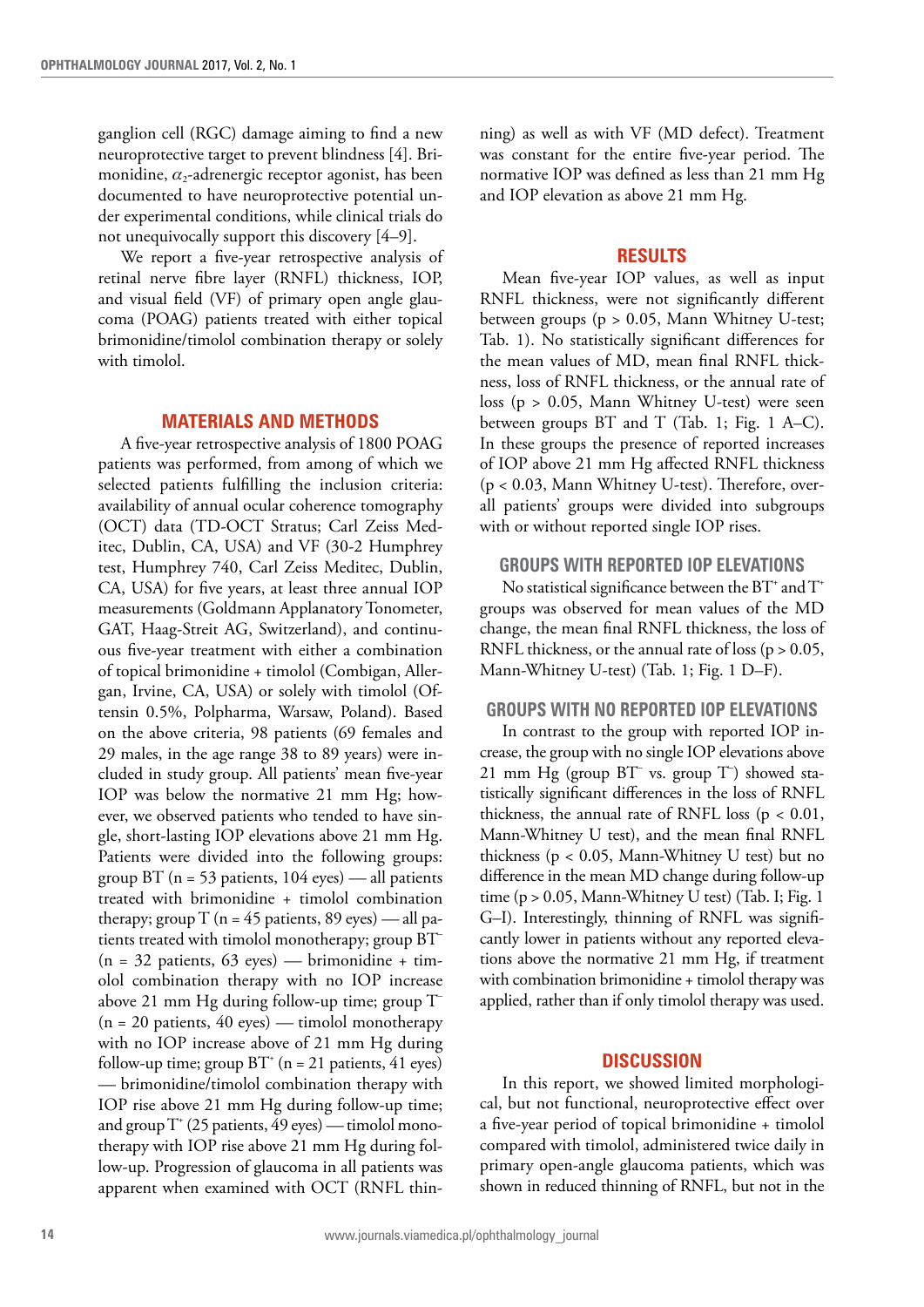**Table I. Mean ± standard deviation (SD) values of intraocular pressure (IOP), retinal nerve fibre layer (RNFL), and visual field mean deviation (MD) in subgroups**

| Group                          | <b>IOP</b><br>[mm Hg] | <b>MD</b> change<br>[dB] | <b>Output RNFL</b><br>thickness<br>$[\mu m]$ | <b>Final RNFL</b><br>thickness<br>$[\mu m]$ | <b>RNFL loss</b><br>$[\mu m]$ | Annual<br><b>RFNL loss</b><br>[µm/year] |
|--------------------------------|-----------------------|--------------------------|----------------------------------------------|---------------------------------------------|-------------------------------|-----------------------------------------|
| BT (brimonidine + timolol)     | $17.3 \pm 3.9$        | $2.5 \pm 0.5$            | $74.0 \pm 20.0$                              | $66.1 \pm 14.1$                             | $7.9 \pm 4.3$                 | $1.7 \pm 1.5$                           |
| T (timolol)                    | $16.3 \pm 3.6$        | $1.3 \pm 0.7$            | $74.9 \pm 15.4$                              | $65.7 \pm 12.9$                             | $9.2 \pm 5.6$                 | $1.8 \pm 1.5$                           |
| $BT^+$ (brimonidine + timolol) | $18.6 \pm 4.4$        | $2.8 \pm 1.4$            | $71.9 \pm 19.9$                              | $62.3 \pm 10.7$                             | $9.6 \pm 7.2$                 | $1.9 \pm 1.4$                           |
| $T^+$ (timolol)                | $18.3 \pm 5.1$        | $1.9 \pm 0.8$            | $71.3 \pm 17.6$                              | $62.1 \pm 11.5$                             | $9.2 \pm 7.9$                 | $1.8 \pm 1.6$                           |
| $BT^-$ (brimonidine + timolol) | $15.1 \pm 1.5$        | $2.1 \pm 1.5$            | $77.8 \pm 20.5$                              | $72.7 \pm 18.3$                             | $5.1 \pm 1.8$                 | $1.1 \pm 0.4$                           |
| $T-$ (timolol)                 | $15.4 \pm 1.9$        | $1.0 \pm 0.9$            | $76.2 \pm 13.7$                              | $67.0 \pm 12.8$                             | $9.2 \pm 2.4$                 | $1.8 \pm 0.9$                           |

BT\*—brimonidine + timolol group with IOP spikes; BT—brimonidine + timolol group with no IOP spikes; T—timolol group with no IOP spikes; T\*—timolol group with IOP spikes



**Figure 1.** Comparison between study groups for retinal nerve fibre layer (RNFL) derived from ocular coherence tomography (OCT) and mead deviation (MD) derived from visual fields. **A–C** — comparison between group BT and T showed no statistical differences in MD changes, mean final RNFL thickness, and RNFL thickness loss rate. **D–F** — comparison between group BT<sup>+</sup> and T<sup>+</sup> showed no statistical differences in MD changes, mean final RNFL thickness, and RNFL thickness loss rate. G — comparison between group BT and group T showed no statistical differences in MD changes, but there was a significant difference in mean final RNFL thickness (**H**) and RFNL thickness loss rate (**I**) \*Statistical significance; ns — not significant